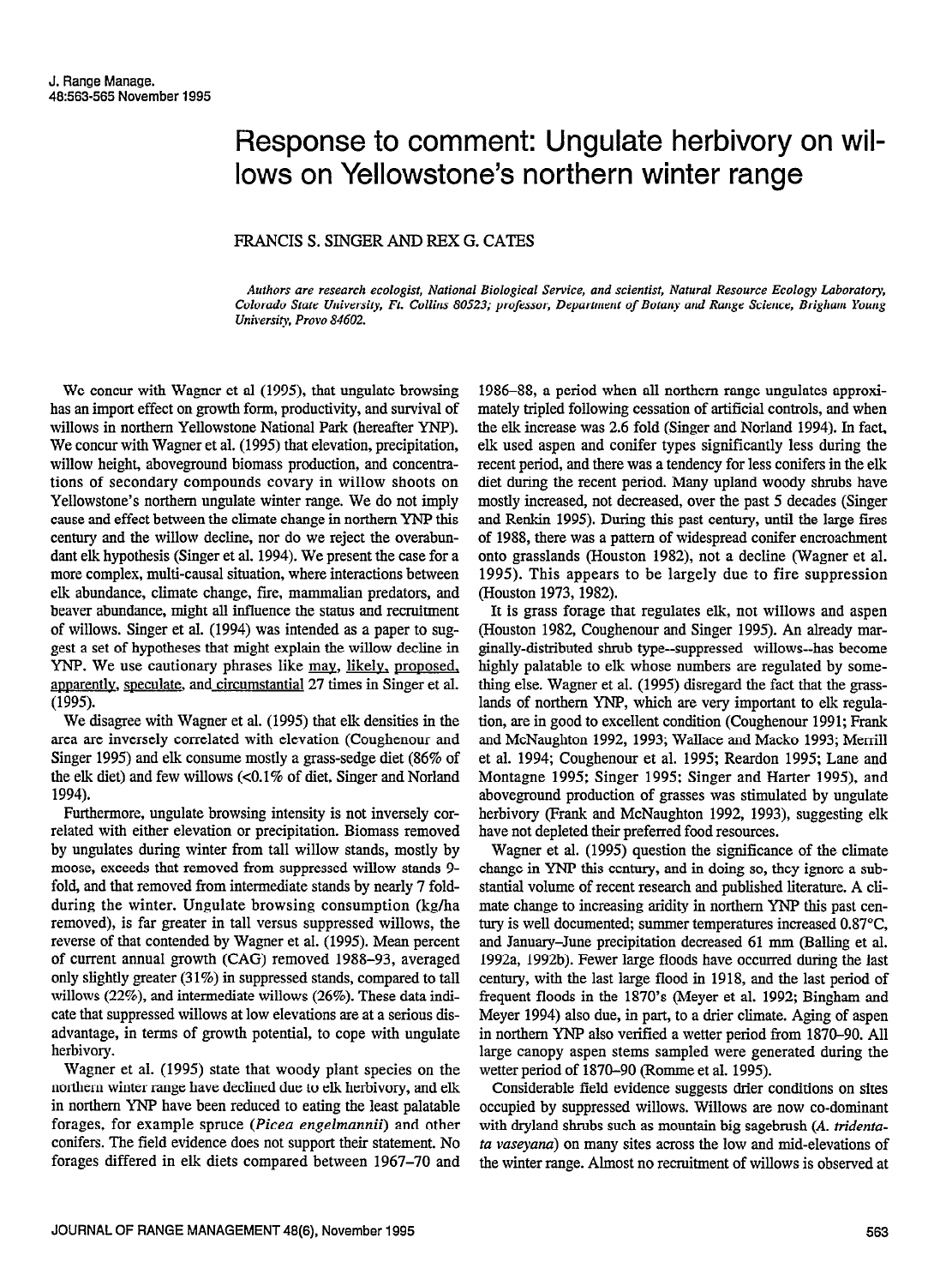the lower and mid-elevations of the winter range, including inside of exclosures, where the number of adult willows has declined 25% since 1958 (Singer 1995b). However, considerable numbers of willow seedlings and recruits occur at higher, wetter elevations. Elsewhere, birches and willows either sustain or increase their yield when removals of current annual growth are equivalent or greater than consumption rates on willows in YNF (Basset 1951; Lay 1965; Willard and McKell 1978; Wolff et al. 1983; Fox and Bryant 1984; Danell et al. 1985; Risenhover 1985).

We do not agree with the rare elk hypothesis for historic times in YNP (Kay and Wagner 1995; Wagner et al. 1995). Elk were greatly reduced by over harvesting for markets by 1871-77 (Schullery and Whittlesey 1992), and this period is not the standard by which to compare all future elk abundance. Elk increases were to be expected following this period. The overharvested elk were protected in the park starting about 1886 by the U.S. Army, wolves and other predators were controlled to protect ungulates, and elk were artificially fed during the winters (Skinner 1928; Wright and Thompson 1935; Houston 1982; Romme et al. 1995). The first aerial census of the herd was conducted in 1952, and any information prior to that must be regarded as conjectural and anecdotal. Neither a horseback count conducted over weeks, nor sporadic observations by early explorers constitutes scientific evidence of either absolute or relative elk densities. Houston (1982) and Schullery and Whittlesy (1992) concluded elk were abundant in the area historically, but Kay (1990, 1994), using some of the same historical, anecdotal, and uncontrolled observation data, concluded that elk were over to the area in our Columbian times. concluded that elk were rare in the area in pre-Columbian times.<br>We counter that pre-Columbian densities of elk will never be  $k_{\text{tot}}$  counter and pre-commonly densities of the win flower for element) Garton works suggest only 0-20% femet elk with wolves present) Garton et al. 1990; Boyce 1993; Mack and Singer 1993). Wagner et al. (1995) assume, but do not prove, that elk have increased unnaturally. at cin have meleascu unitaturally.<br>\*\*\*

 $t$  wagner et al.  $(1555)$  assume a more-or-ress-equinorum condition prior to establishment of YNP, and they make sweeping statements about elk numbers, and aspen and willow abundance prior to 1872. The earlier park photos about 1870 set the stage for interpretations of all later changes (Houston 1973, 1982; Chase 1986; Kay 1990, Kay and Wagner 1995). But the period from 1870–90 was apparently an unusual time that followed an extensive fire sometime in the 1860's, precipitation was relatively high, floods were larger and more frequent, wolves and beaver were still abundant, and ungulate numbers were relatively low (Houston 1973; Balling et al. 1992a, 1992b; Meyer et al. 1992; Romme et al. 1995). The early 20th century was also an unusual period without any large fires, with relatively dry climatic conditions, large beaver declines, extirpation of wolves, and higher densities of protected elk. Given this setting, one would expect some willow and aspen declines regardless of the number of elk and regardless of the Park policy on elk. Wagner et al. (1995) imply northern YNP should obtain a state of constant willow, constant beaver, and constant elk densities.

We disagree with Wagner et al. (1995) that there is no evidence suggesting lower secondary metabolites in suppressed willows increases their palatability to ungulates. We documented tannin declines of 15-17% in suppressed YNP willows which are near the threshold value of 5% above which African ungulates avoid browse (Cooper and Owne-Smith 1985). Even if tannin concen- $67:142-146$ . trations are unimportant, as Wagner et al. (1995) argue (but in Coughenour, M.B. 1991. Biomass and nitrogen responses to grazing of contrast to Barry and Manley 1984 and Cooper and Owen-Smith

1985), phenolics are  $64\%$  less in suppressed S. geyeriana and  $41\%$  less in suppressed *S. wolfii*; the declines in both compounds are unprecedented.

Wagner et al. (1995) assume a negative position and make 19 critical assertions of our work and YNP management of ungulates yet provide no new hypotheses or new suggestions for research. They do not suggest a density of elk or other management actions that would recover willow and aspen populations. Their underlying assumptions are that almost no wintering elk are appropriate for the system, yet the historical and paleontological literature indicates elk were common in the area historically (Houston 1982, Schullery and Whittlesey 1992; Bamosky 1995).

What to do about the "elk problem" in YNP? Wagner et al. (1995) offer no management options for dealing with the declines in willow-save perhaps to elimate elk altogether from YNP. There is good evidence that willow and aspen would be declining during the present period even with low browsing pressure, as born out by continued high herbivory of suppressed willows during the elk reductions of the 1960's. The only possibilities to stop declines in willows at low- and mid-elevations on the winter range seem to be: (1) elimination of the YNP elk, (2) extensive fence-building to create protective exclosures around all low elevation willow stands, and (3) reintroduction of wolves to reduce elk densities. YNP is in the process of doing the third option, while the first 2 options would have undesirable results. What other options are there? We appeal to Wagner et al. (1995) to provide more than just criticisms, and to also provide positive suggestions.

## Literature Cited

- Balling, RC., Jr., G.A. Meyer, and S.G. Wells. 1992a. Relation of suralling,  $R.C., Jr., G.A. Meyer, and S.G. Wells. 1992a. Relation of sur$ face climate and burned area in Yellowstone National Park. Agr. For. Metero. 60:285-293.
- Balling, R.C., Jr., G.A. Meyer, and S.G. Wells. 1992b. Climate change in Yellowstone National Park: is the drought-related risk of wildfires increasing? Clim. Change 22:35-40.
- Barmore, W.J. 1980. Population characteristics, distribution and habitat relationships of six ungulates in northern Yellowstone National Park. Final Report. Yellowstone Park files.
- Barnosky, E.A. 1995. Late Holocene mammalian fauna of Lamar Cave and its implications for ecosystem dynamics in Yellowstone National Park, Wyoming. In: P. Vohs, ed. Effects of grazing by native ungulates in Yellowstone National Park. A Rep. to the U.S. Congress, Nat. Park Serv., Denver, Colo.
- Barry, T.N., T.R. Manley, and S.J. Duncan. 1986. The role of condensed tannins in the nutritional value of Lotus pedunculatus for sheep. Brit. J. Nutr. 55:123-137.
- Bingham, M.K., and G.A. Meyer. 1994. Flood history since 1800 in relation to late Holocene climate change and stream incision, Yellowstone National Park. 46th Annu. Meet., Geol. Soc. Amer. Abstr.  $26:5.$
- Boyce, M.S. 1993. Predicting the consequences of wolf recovery in Yellowstone National Park. pp. 234-269 In: R.S. Cook, ed. Nat. Park Serv. Sci. Monogr. No. 22. U.S. Dep. Int., Natl. Park Serv., Publ. Off., Denver, Colo.
- Bryant, J.P., and P.J. Kuropat. 1980. Selection of winter forage by subarctic browsing vertebrates: the role of plant chemistry. Ann. Rev. Ecol. Syst. 11:261-285.
- Cooper, S.M., and N. Owen-Smith. 1985. Condensed tannins deter feeding by browsing ruminants in a South African savanna. Oecologia
- upland steppe on Yellowstone's northern winter range. J. Appl. Ecol.  $28:71 - 82.$